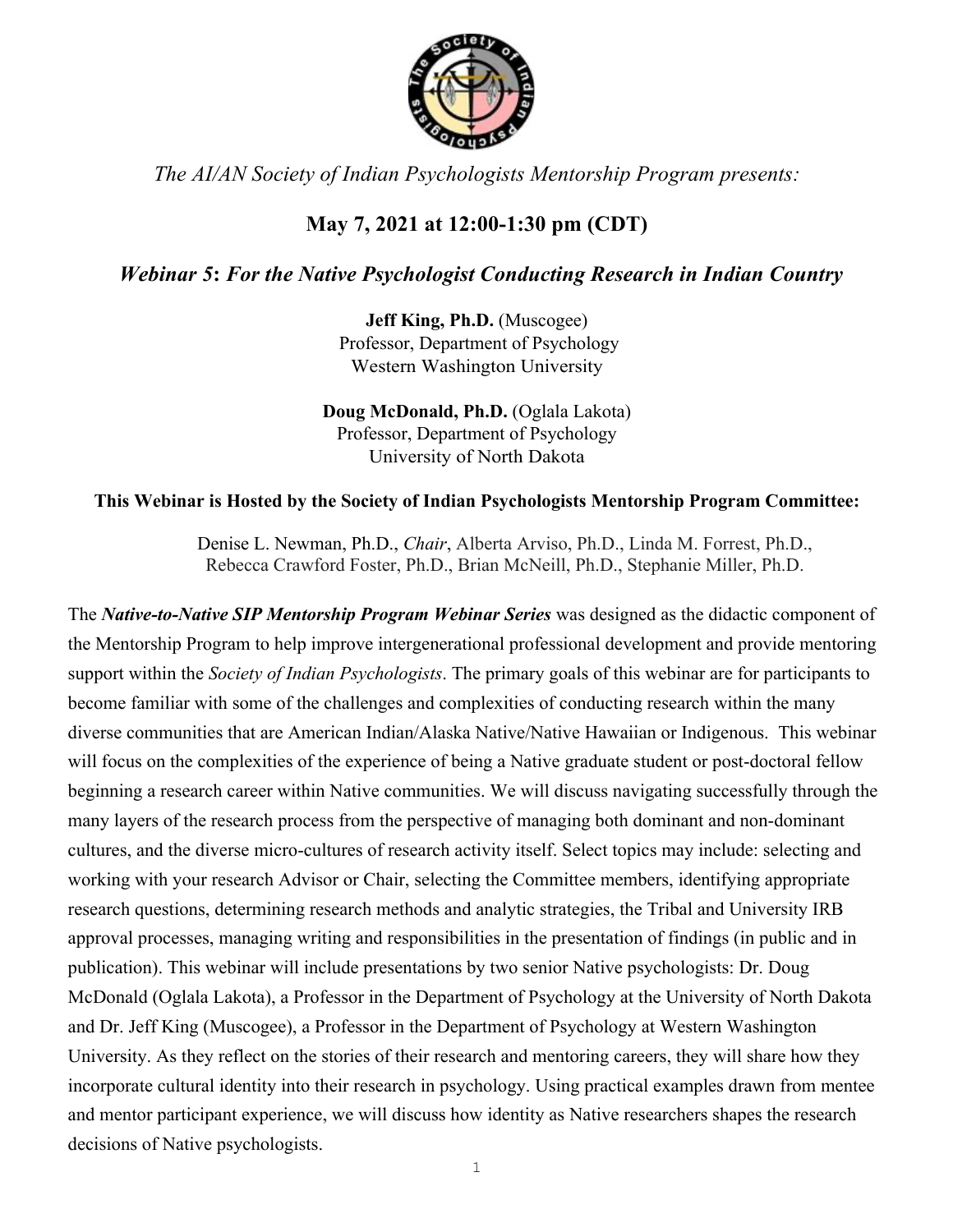#### **For Further Information:**

Email Dr. Denise L. Newman, Chair of SIP Mentorship Program at **SIPMentorship@gmail.com**

#### **Psychology CE Offerings:**

Attendants are eligible to earn 1.5 CE units for 1.5 hour-long program. SIP Mentorship Program Mentors are eligible for no fee credits with completion of post-session evaluation form and full session attendance. Webinar program is free and open to the General Public and to Members of the SIP community with advanced registration. Fees for CEU credits Mentors (free) and Guests (\$30, payable with registration at **https://www.paypal.com/instantcommerce/checkout/AETLZJSN7MA7A)**.

\*Participants must attend the entire workshop via *Zoom* with their video capabilities turned on to be eligible for CE credits. The Mentorship Committee will email the forms to all those participants eligible for CE credits (attended and paid, if applicable) as soon as the CE workshop concludes. The SIP CE coordinator, Joanna Shadlow, Ph.D. (Joanna-shadlow@tulsa.edu) will send out CE certificate to each participant once they receive 1) confirmation of attendance, 2) confirmation of payment (*if applicable*), and 3) participant returns a completed evaluation form.

#### **Learning Objectives:**

The participant will be able to:

- 1. Identify two Native values that provide support and encouragement for Native students to be actively involved in the research process.
- 2. Describe two common barriers for Native students conducting research in Indian Country.
- 3. Identify two strategies for being successful in gaining support and approval for your research projects.

*Full Disclosure Statement:* The presenters and organizers do not individually gain financially by the sale of any product or publication as a result of this workshop excepting where applicable fees to cover the costs of CEU certification support the *Society of Indian Psychologists*. No external source funds the research presented in this workshop.